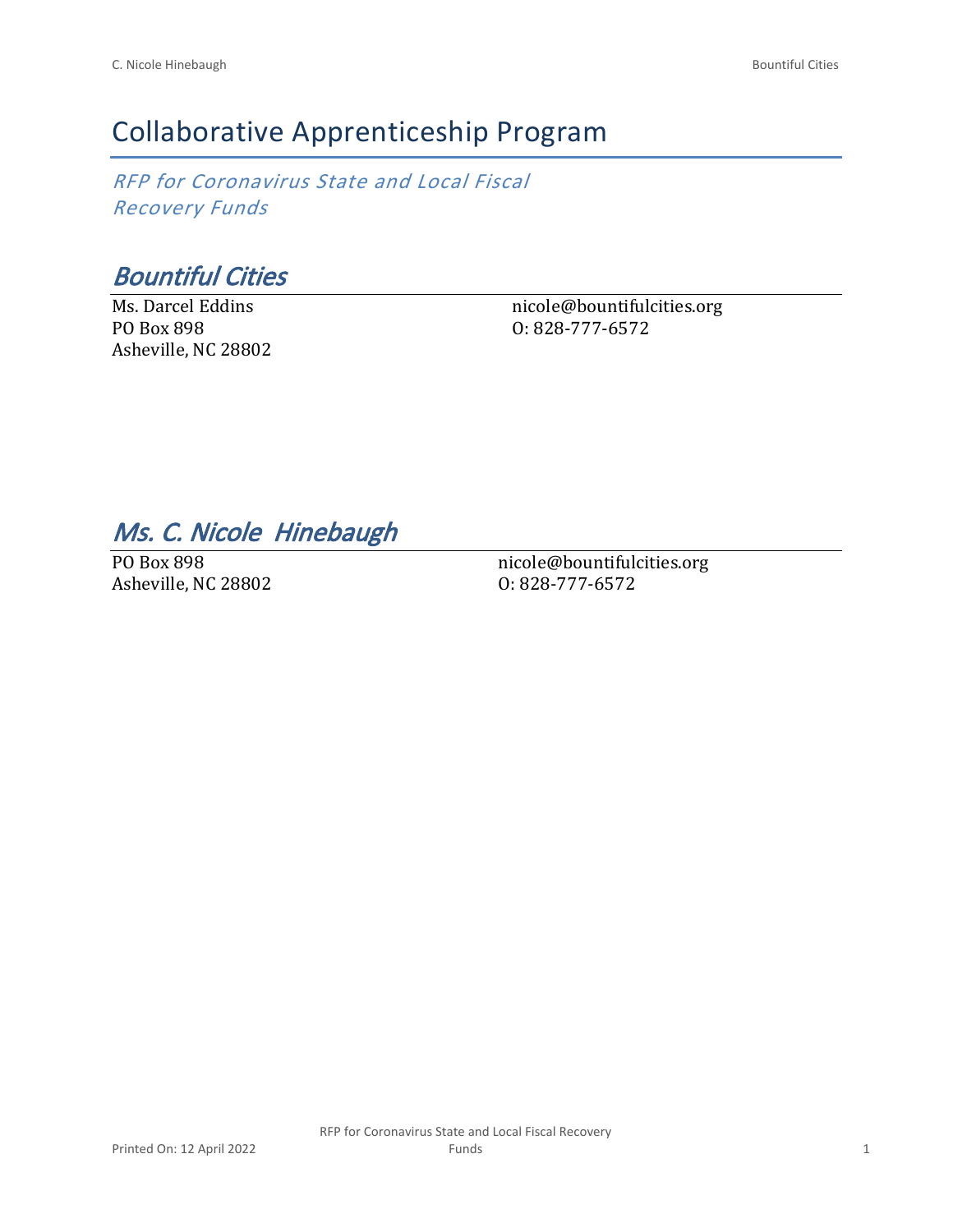# Application Form

## *Question Group*

Buncombe County requests proposals for projects to help the community recover from and respond to COVID-19 and its negative economic impacts.

Buncombe County has been awarded \$50,733,290 in Coronavirus State and Local Fiscal Recovery Funds (Recovery Funding), as part of the American Rescue Plan Act. To date, Buncombe County has awarded projects totaling \$23,093,499, leaving a balance of \$27,639,791 available to award.

Visit [http://www.buncombecounty.org/recoveryfundinghttp://www.buncombecounty.org/recoveryfundingwww.b](http://www.buncombecounty.org/recoveryfunding) [uncombecounty.org/recoveryfundinghttp://www.buncombecounty.org/recoveryfundinghttp://www.buncombeco](http://www.buncombecounty.org/recoveryfunding) [unty.org/recoveryfundinghttp://www.buncombecounty.org/recoveryfundinghttp://www.buncombecounty.org/re](http://www.buncombecounty.org/recoveryfunding) [coveryfunding](http://www.buncombecounty.org/recoveryfunding) for details.

This infusion of federal resources is intended to help turn the tide on the pandemic, address its economic fallout, and lay the foundation for a strong and equitable recovery.

Buncombe County is committed to investing these funds in projects that:

- Align to county strategic plan and community priorities
- Support equitable outcomes for most impacted populations
- Leverage and align with other governmental funding sources
- Make best use of this one-time infusion of resources
- Have a lasting impact

Proposals shall be submitted in accordance with the terms and conditions of this RFP and any addenda issued hereto.

Click [here](https://www.buncombecounty.org/common/purchasing/Buncombe%20Recovery%20Funding%20RFP%202022.pdf) for the full terms and conditions of the RFP

#### **Organization Type\***

Nonprofit

#### **Nonprofit documentation**

If nonprofit, attach IRS Determination Letter or other proof of nonprofit status.

bcp\_501c3\_letter.pdf

### **Name of Project.\***

Collaborative Apprenticeship Program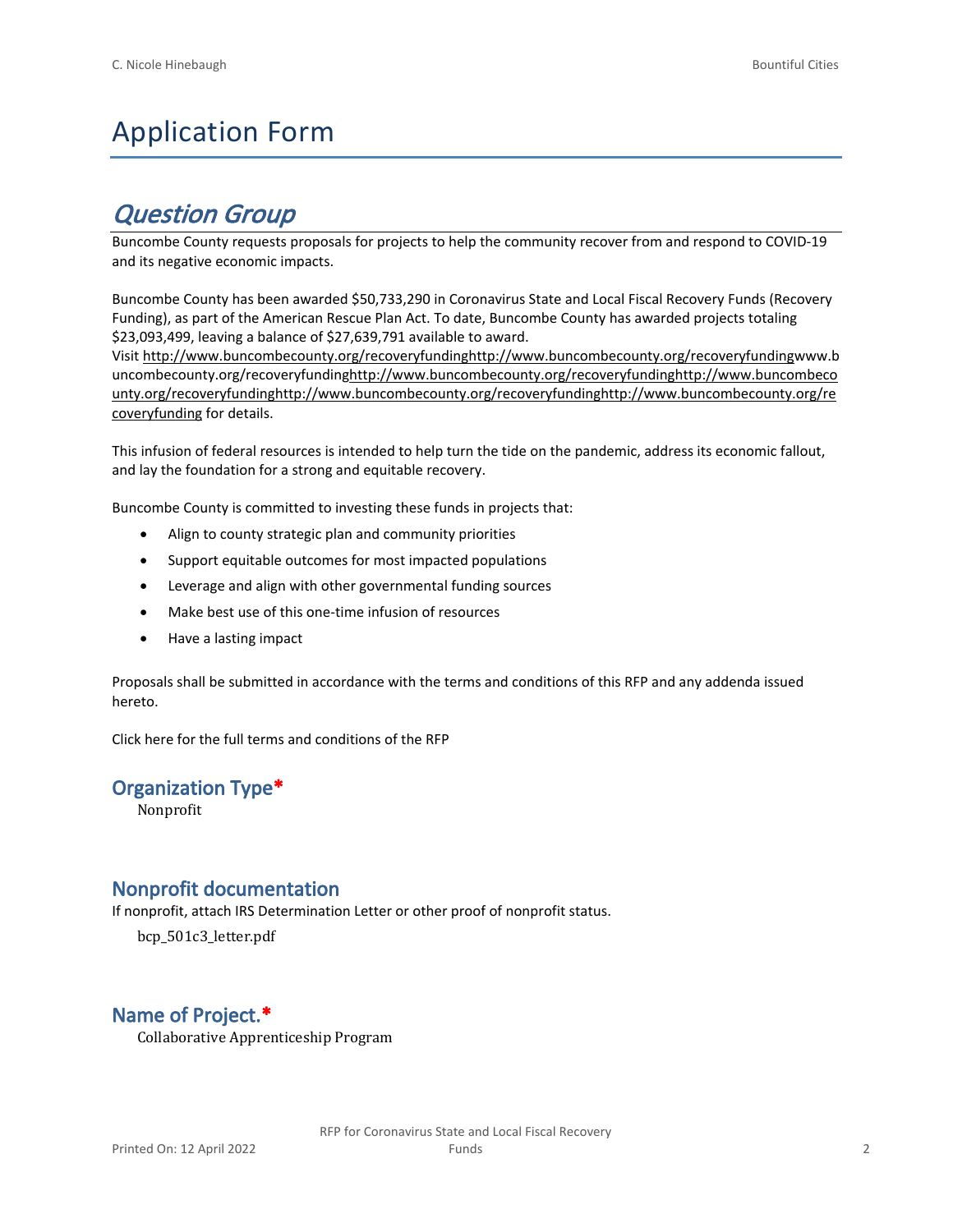#### **New/Updated Proposal\***

Is this a new project proposal or an updated version of a proposal submitted during the earlier (July 2021) Recovery Funding RFP?

New project proposal

#### **Amount of Funds Requested\***

\$215,670.00

#### **Category\***

Please select one:

- Affordable Housing
- Aging/Older Adults
- Business Support/Economic Development
- Environmental/Climate
- Homelessness
- K-12 Education
- Infrastructure and/or Broadband
- Mental Health/Substance Use
- NC Pre-K Expansion
- Workforce

Workforce

#### **Brief Project Description\***

Provide a short summary of your proposed project.

Bountiful Cities requests \$215,670 across two years to support the Collaborative Apprenticeship Program and two program partner agencies in Workforce Development activities. The year-long Apprenticeship program provides skill building and resources to pursue employment within the local food system, offering education in farming, business or nonprofit operations, and food distribution strategies, while also providing in-the-field experience, mentorship, and support to obtain employment, all while earning a living wage. The project brings together six community and food system leaders committed to both nurturing apprentices' development and to hiring program graduates as positions become available. The program is designed for individuals and communities who typically have less access to education and employment opportunities, prioritizing people of color and people with low generational wealth.

#### **Project Plan\***

Explain how the project will be structured and implemented, including timeframe.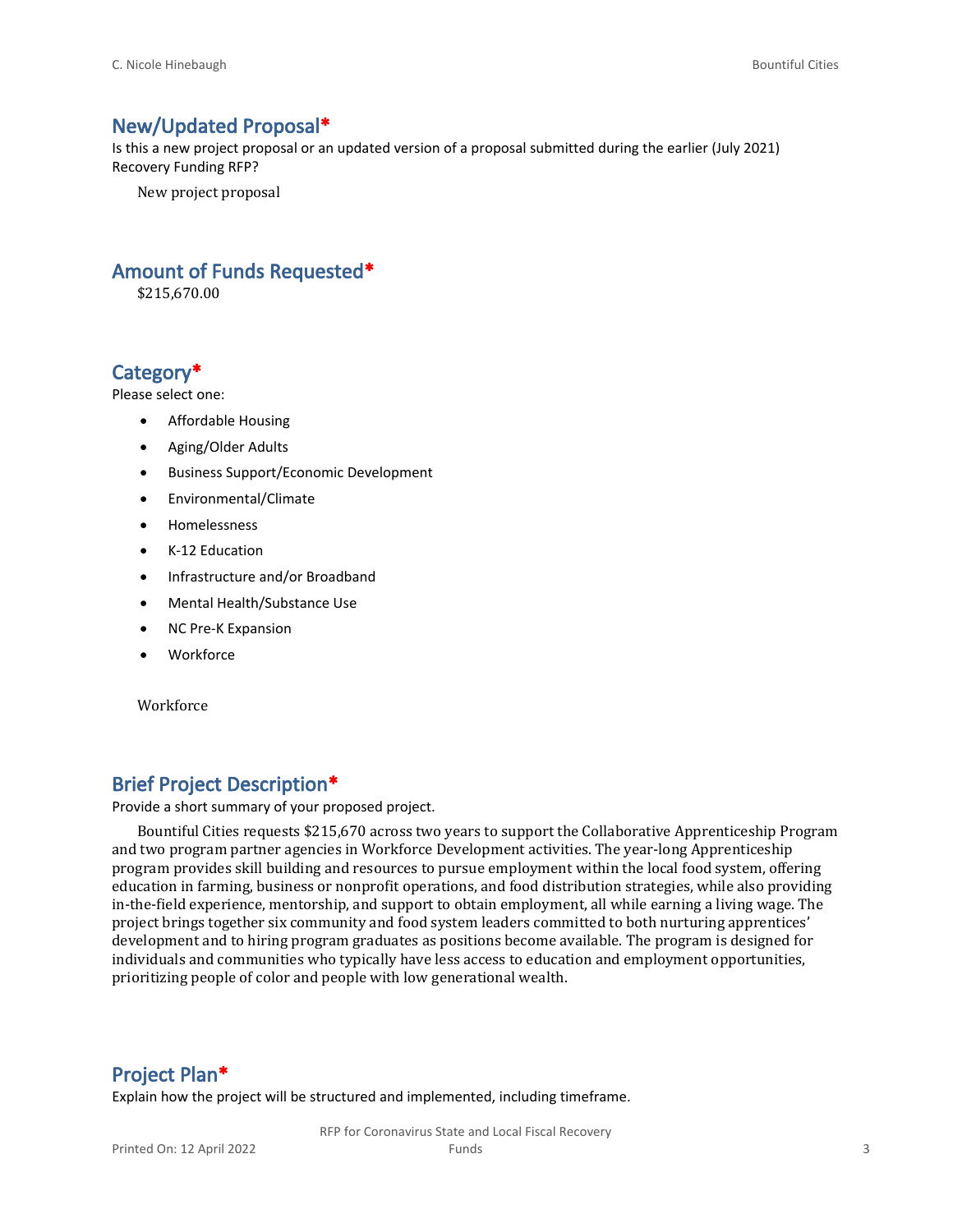This program is based on both established model programs and the direct input of community leaders and partners to inform content and logistics. Community assessment and program planning took place across 2021, and the program launched its first three-person cohort in March, 2022. This pilot year will include continuous feedback loops to gather data related to the success of both the educational content and the apprentices' experience in the program. The program's weekly structure includes three classes grouped by unit and taught by local experts, one full day of field work onsite with one of our partner organizations, one cohort session to build socio-economic connections and resources, and monthly individual mentorship sessions with a food system leader of their choice. As apprentices near graduation staff and partners will provide instruction and support in resume building, job seeking, and interview preparation. After program completion graduates will continue to receive support in securing employment through shared job postings and providing professional references. The goal of the program is to provide adequate preparation and support to see every cohort member who completes the program employed within the local food system within six months of graduation. From the second year onward the cohort size will increase to 6-8 individuals per program year, pending available funding.

The Collaborative Apprenticeship Program was designed for and actively recruits apprentices who typically have less access to educational and career opportunities, focusing in particular on individuals of color and individuals with low generational wealth. To provide added support and remove barriers to participation the program pays apprentices a living wage for the duration of their attendance and will ensure that all participants have access to a laptop, an office with wifi, transportation, a lending library of resources, and all the equipment and gear necessary to fully participate in outdoor and hands-on educational activities.

Two of the apprenticeship partner agencies, Southside Farm and Root Cause Farm will conduct additional Workforce Development activities within their programs focused on administrative skill building and leadership development for staff and interns, resulting in the creation of two permanent and four seasonal positions within their organizations. These positions may become employment opportunities for graduating apprentices.

As the third year of the Collaborative Apprenticeship Program begins in March, 2024 that cohort will also benefit from the funding provided by this grant, although their graduation won't take place until January, 2025, and their new employment will take effect and be reported after that time. As a result of this funding supporting a portion of three cycles of the program, we anticipate the graduation and new employment of at least 15 newly skilled apprentices within the local food system.

#### **Statement of Need\***

Describe the need that this project will address. Include data to demonstrate the need, and cite the source of the data.

According to the 2018 Buncombe County Community Health Assessment a double-digit growth rate of the overall population in Buncombe County is expected to continue over the next 20 years. The demand for food increases along with population growth, adding extra pressure to existing food systems. In 2008 the World Bank reported that the world will need 70% to 100% more food by 2050 in order to feed 9 billion people.

According to research by the Urban Agriculture Alliance and other local researchers, food security was greater within low wealth communities of color prior to the Urban Renewal policies of the 1970's (Mountain Xpress, 2017). Many elders of these communities describe a "foodtopia" in Asheville's historic African American communities, in which there were plentiful backyard gardens, abundant fruit trees and berry bushes, and many who grew and canned food, fed countless neighbors in their community, and even operated food based microenterprises. Due to Urban Renewal many hundreds of residents' homes were lost in communities of color, and thousands of people were relocated to public housing, where it was not encouraged or even approved of to grow food for decades to come, resulting in a generation gap in skills and experience.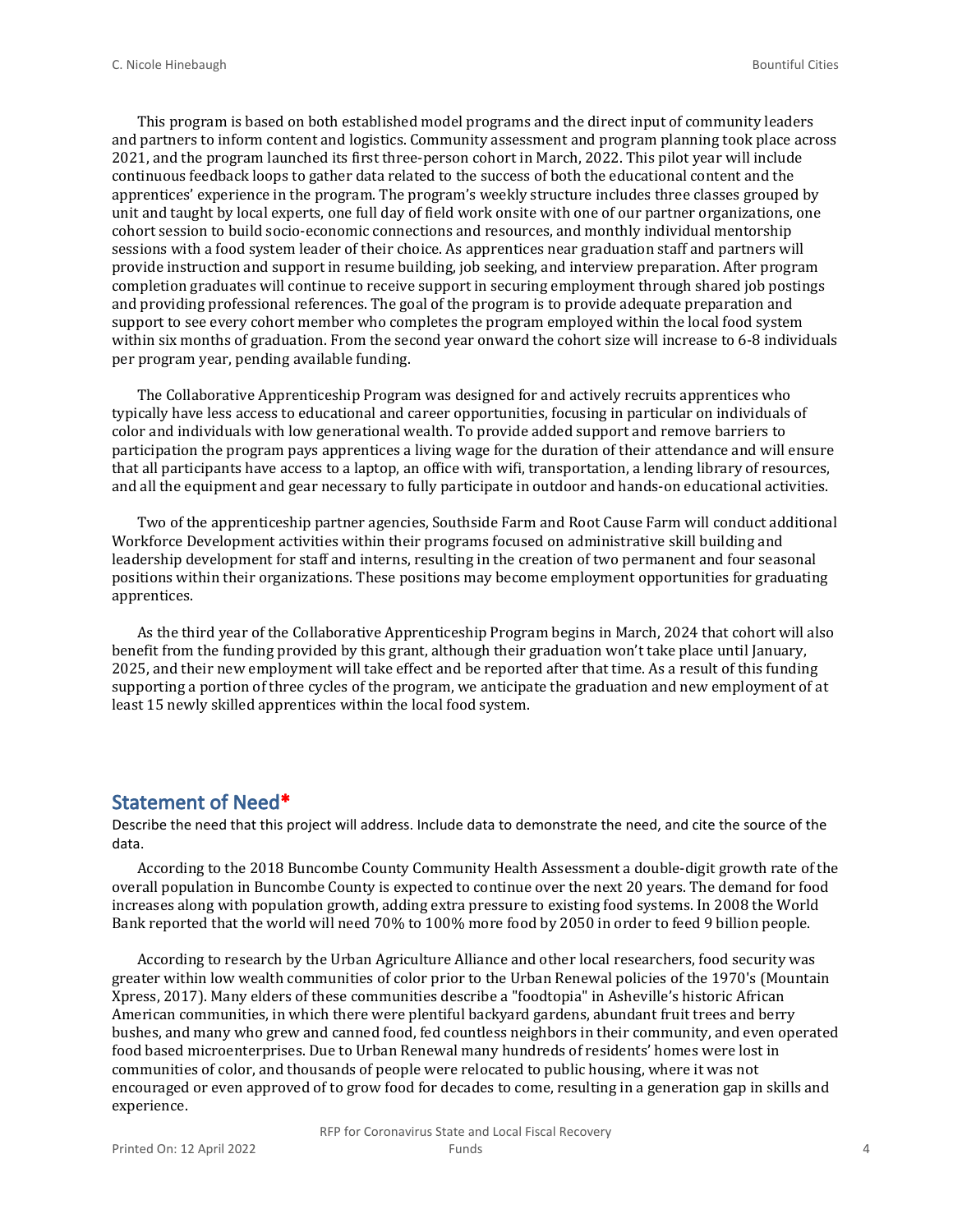Community-based food system models can provide residents with a sense of agency within their local food system and can be managed directly by community members and community based organizations. The challenge, though, is that this level of program management requires residents to have developed professional and farming skills that many low wealth individuals of color have now lacked access to develop and practice, resulting in a largely white privileged nonprofit food sector. The goal of the Apprenticeship program is to restore the leadership of community food systems to the residents of those communities, thereby providing employment opportunities, increasing food security within their neighborhoods, and eliminating the generation gap.

#### **Link to COVID-19\***

Identify a health or economic harm resulting from or exacerbated by the public health emergency, describe the nature and extent of that harm, and explain how the use of this funding would address such harm.

Globally, the COVID-19 outbreak led to a massive change in market demand and introduced unexpected stresses on food systems. Large scale farmers dumped vegetables, livestock, dairy and poultry due to labor shortages and lack of drivers to move the products from one place to other (Deaton & Deaton, 2020; Gray, 2020). This has amplified the need for building up our local food system within Buncombe County and supporting urban farmers, growers, and food distributors. Supporting urban agriculture and community food systems in Buncombe County can reduce food insecurity, increase employment opportunities, improve land, water and air quality, as well as improve the preparedness of neighborhoods and our City and County as a whole to respond to emergencies in the future.

According to MANNA Foodbank, food insecurity is at an all-time high and the impact in the Ashevillemetro area has been particularly hard. Between March of 2020 and May of 2021 they saw the average rate of food distribution climb 30% as compared to the same time period in the previous year. Many urban growers have increased their production in the last 15 months but still lack the resources and manpower needed to fully meet demand. The Collaborative Apprenticeship Program supports that labor pool as well as opportunities to expand and improve community based food growing and distribution efforts, thereby increasing food security, and supporting communities in meeting their own food access needs.

#### **Population Served\***

Define the population to be served by this project, including volume and demographic characteristics of those served.

The first pilot cohort of apprentices (which began in March, 2022) is limited to three individuals, however, the second cohort (beginning in March, 2023) will expand to include six-eight individuals as funding allows. The second year of grant funding will also include the third cohort of six to eight individuals (beginning March, 2024). This Collaborative Apprenticeship Program has been designed and is being targeted toward low wealth individuals and communities of color living in Asheville and Buncombe County. Of the 15- 19 individuals served during the two years of grant funding being requested we estimate that as many as 12 will likely be women, and at least 10 will be people of color, many of whom will be directly from Buncombe County's historic African American communities. All individuals will be low wealth, and ages will likely range from 20-35. These estimations are based on the current general rates of community participation in urban agriculture and non-profit programming in addition to intentional program outreach and recruitment activities and applicant screening.

Southside Farm and the Peace Gardens and Market in Burton Street, two of the six primary organizational partners, will serve in outreach roles to encourage and promote this opportunity to young adults from those legacy neighborhoods. Bountiful Cities and other partner agencies will work with additional legacy neighborhoods and Housing Authority developments to advertise the program, partnering with legacy

RFP for Coronavirus State and Local Fiscal Recovery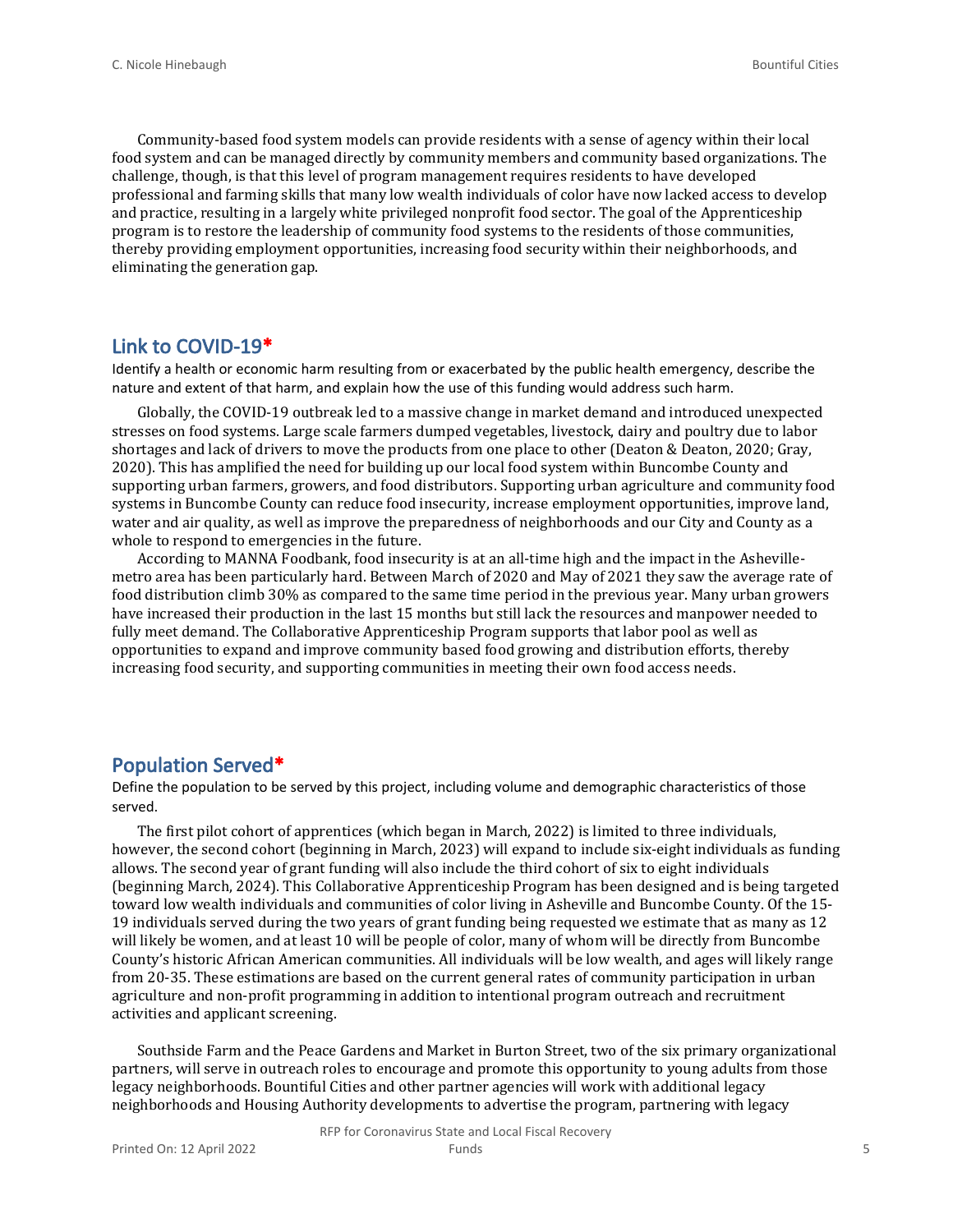neighborhood leaders who contributed to the program's Community Assessment process to help get the word out about this unique opportunity.

#### **Results\***

Describe the proposed impact of the project. List at least 3 performance measures that will be tracked and reported. If possible, include baselines and goals for each performance measure.

The apprenticeship program will provide participants with community food system skills and professional experience, resulting in the increased potential for their economic mobility through new employment opportunities with participating organizations or other businesses, agencies, or community groups within the food system.

By the end of this grant period (February, 2025) the Collaborative Food Security Apprenticeship Program will have graduated at least 15 well trained apprentices, ready to enter the workforce with the skills and experiences needed to make an impact on their local food system. Within six months of their graduation at least 85% of these graduates will become employed, and will be earning a living wage. Additionally, by the end of the grant period at least 66% of the participating community food system organizations within the collaborative will have hired one or more recent graduates of the program.

Program graduation numbers will be tracked through attendance and the issuance of certificates of completion.

Post-graduation employment will be reported by apprentices through quarterly follow up communications, and employment can be verified as necessary through confirmation with the hiring companies.

Collaborative partner organizations will report new apprentice hires at quarterly partner meetings.

#### **Evaluation\***

Describe the data collection, analysis, and quality assurance measures you will use to assure ongoing, effective tracking of contract requirements and outcomes.

All contract expenses will be tracked through receipt filing, internal spreadsheet accounting methods, and external bookkeeping services. All attendance and participation in Apprenticeship programming will be recorded through timesheets and paid through Bountiful Cities' bookkeeper on individual 1099's. Quality of Apprenticeship programming will be measured annually through participant surveys as to the overall effectiveness and accessibility of the program and its resources.

Additionally, our evaluation process will have continuous feedback loops built into the program, in which program quality and delivery will be assessed during weekly cohort debriefs and quarterly partner meetings. These feedback loops will evaluate the effectiveness of the program content, schedule, and support systems for both the partner programs and the apprentices themselves. Data will also be collected as part of the educational programming showing progress on information and skills gained from the program.

The six collaborative organizational partners will conduct quarterly evaluation meetings in which we will look at both the quantitative data on attendance, participation, and the educational assessments as well as qualitatively evaluating the participant and partner feedback. Upon completion of the first year of this program's operations, we will assess the overall effectiveness of the program, looking at content, logistics, and outcomes for the program participants.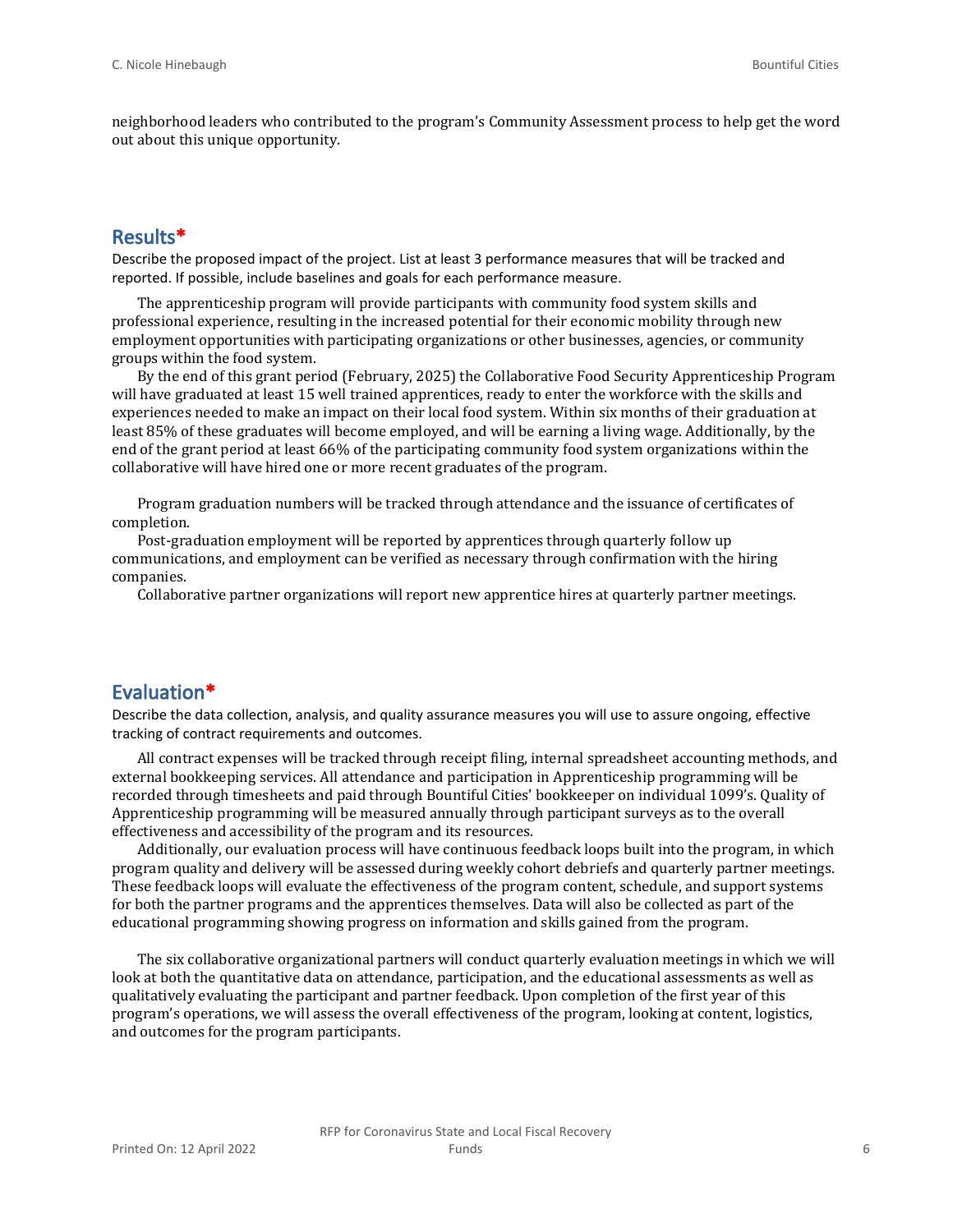#### **Equity Impact\***

How will this effort help build toward a just, equitable, and sustainable COVID-19 recovery? How are the root causes and/or disproportionate impacts of inequities addressed?

The Collaborative Apprenticeship Program supports a just, equitable, and sustainable COVID-19 recovery by providing ongoing resources to address food insecurity (which was amplified by the COVID-19 pandemic), and by providing opportunities for people of color and low wealth individuals (who were disproportionately impacted by the pandemic) to acquire new skills and career pathways within the local food system. Additionally, strengthening community based food systems helps to ensure that communities will be more well equipped to not only weather the economic and food security challenges presented by the COVID-19 pandemic but also future crises which will undoubtedly emerge over time. By prioritizing these services to those experiencing systemic and economic inequities we enhance the resources of communities who need the most support, and who are also able to make the most positive impact on long-term food security in their own neighborhoods.

#### **Project Partners\***

Identify any subcontractors you intend to use for the proposed scope of work. For each subcontractor listed, indicate:

- 1.) What products and/or services are to be supplied by that subcontractor and;
- 2.) What percentage of the overall scope of work that subcontractor will perform.

Also, list non-funded key partners critical to project.

Primary collaborative partners for this project include Southside Farm, Bounty & Soul, Root Cause Farm, Peace Garden and Market at Burton Street, and Patchwork Urban Farms. In addition to Bountiful Cities these groups will support ongoing curriculum development and refinement, provide onsite apprentice field instruction and supervision, and will support evaluations and reporting of program outputs, outcomes, and expenditures. Peace Gardens and Market and Southside Rising will also play a central role in community outreach to prospective apprentices.

While these five organizations are primary partners only two will receive funds from this grant. Root Cause Farm and Southside Farm are using a portion of grant funds (22%) to build their internal workforce capacity and skills, resulting in the creation of six new positions between their organizations.

Additional (unfunded) partners include Organic Growers School, Southern Appalachian Highlands Conservancy, Everybody's Environment, Green Opportunities, and others who will support program outreach and referrals as well as career connections for apprentices. Warren Wilson College Social Work interns have played an important role in supporting the Community Assessment process, and additional student interns will likely support the program implementation in the coming months and years. Finally, neighborhood leadership and community programs such as My Daddy Taught Me That, Youth Transformed for Life, and Asheville Writers in the Schools will serve as important referral partners to ensure that graduating students are aware of and able to enroll in this program as desired.

#### **Capacity\***

Describe the background, experience, and capabilities of your organization or department as it relates to capacity for delivering the proposed project and managing federal funds.

Bountiful Cities' is the urban agriculture resource of Asheville and Buncombe County. Our work is to create self-sufficiency, health, and food security. We were founded in 2001 to develop urban agriculture

RFP for Coronavirus State and Local Fiscal Recovery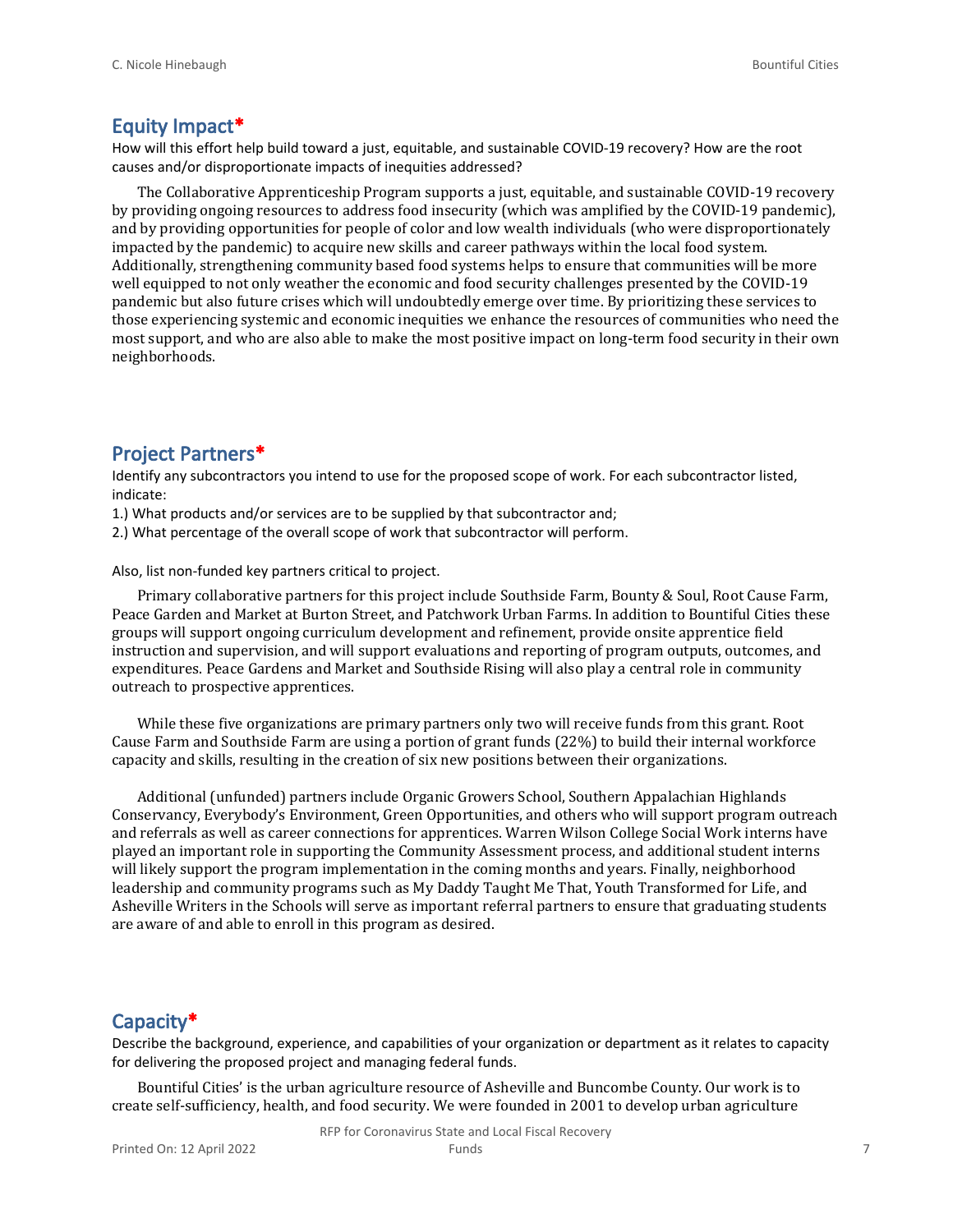projects. By 2003 our work had evolved to focus on supporting low wealth communities of color, women, and youth by teaching sustainable agriculture skills, advocating for policy change, supporting entrepreneurial opportunities, and creating urban agriculture systems.

Since that time we have supported the development, maintenance, and/or expansion of over three dozen local community gardens, have held countless series of community-placed, youth-based agriculture education programs, have transformed hundreds of private yards into edible agriculture spaces, have provided business incubation support to multiple start-up food and agriculture based businesses owned and operated by people of color, and have implemented a free resource and information sharing Community Garden Network. In January 2018 we merged with FEAST, and now provide FEAST youth gardening and cooking education programming within multiple elementary schools and seven afterschool programs in Asheville and Buncombe County. In 2019 this work expanded to a school in Madison County, as well. We co-founded and continue to provide ongoing leadership to the Asheville Buncombe Food Policy Council, the WNC Food Justice Planning Initiative, and the Asheville Buncombe Community Land Trust, and participate actively in CoThinkk, Southside Rising, and other food security based collaborative initiatives.

Our three person Leadership Team has nearly 60 combined years of experience in urban agriculture, community organizing, educational program development, and nonprofit management. Bountiful Cities has a track record of successfully managing grant dollars of all sizes and sources, including CDBG federal HUD funds, and currently serves as a trusted fiscal agent to numerous community groups and initiatives.

#### **Budget\***

Provide a detailed project budget including all proposed project revenues and expenditures, including explanations and methodology. For all revenue sources, list the funder and denote whether funds are confirmed or pending. For project expenses, denote all capital vs. operating costs, and reflect which specific expenses are proposed to be funded with one-time Buncombe County Recovery Funds.

Download a copy of the budget form [HERE](https://buncombecounty.org/common/community-investment/grants/early-childhood-education/Recovery-Funds-budget-template.xlsx). Complete the form, and upload it using the button below.

Bountiful Cities Recovery-Funds-budget.xlsx

### **Special Considerations\***

Provide any other information that might assist the County in its selection.

The COVID-19 pandemic had an impact on Bountiful Cities' staffing, programming, and funding. As programs were halted due to social distancing requirements, staff were furloughed, and several funding sources were interrupted. Bountiful Cities is now recovering from these impacts, has brought staff back into their previous roles and restarted programming as social distancing restrictions lifted around the country. However, it was also during this time that Bountiful Cities was able to make significant gains in program and community development, not only completing planning and successfully launching the Collaborative Apprenticeship Program, but also leading or supporting the hiring for eight brand new positions within area collaborative initiatives. We have been partnering with the Food Policy Council on the development and installation of three outdoor food pantries in low wealth communities of color as well as working with communities to develop Neighborhood Emergency Food Plans and supporting the work of the Food Security Reparations Coalition. We are expanding our in-house plant nursery to provide thousands of free seedlings to area community gardens, and have supported the creation of four satellite seed libraries in legacy neighborhoods. We are also taking a hard look at succession planning, thinking about how our Leadership Team and staff can eventually be replaced by members of the communities in which we have been focusing our efforts for so many years. And we are excited and honored to steward the Collaborative Apprenticeship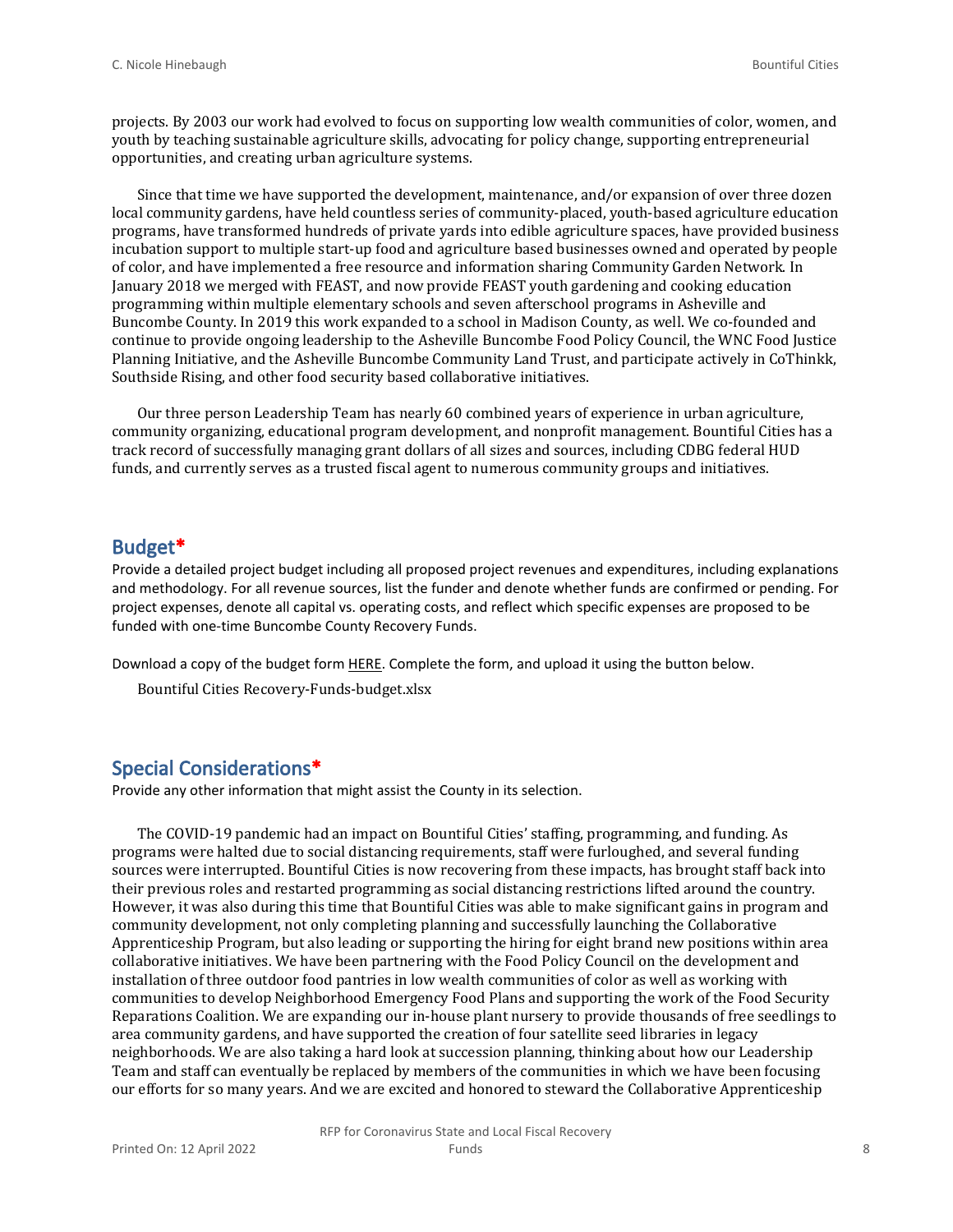Program which may provide a pathway to achieve that long-term goal for not only our organization but for countless organizations with whom we collaborate.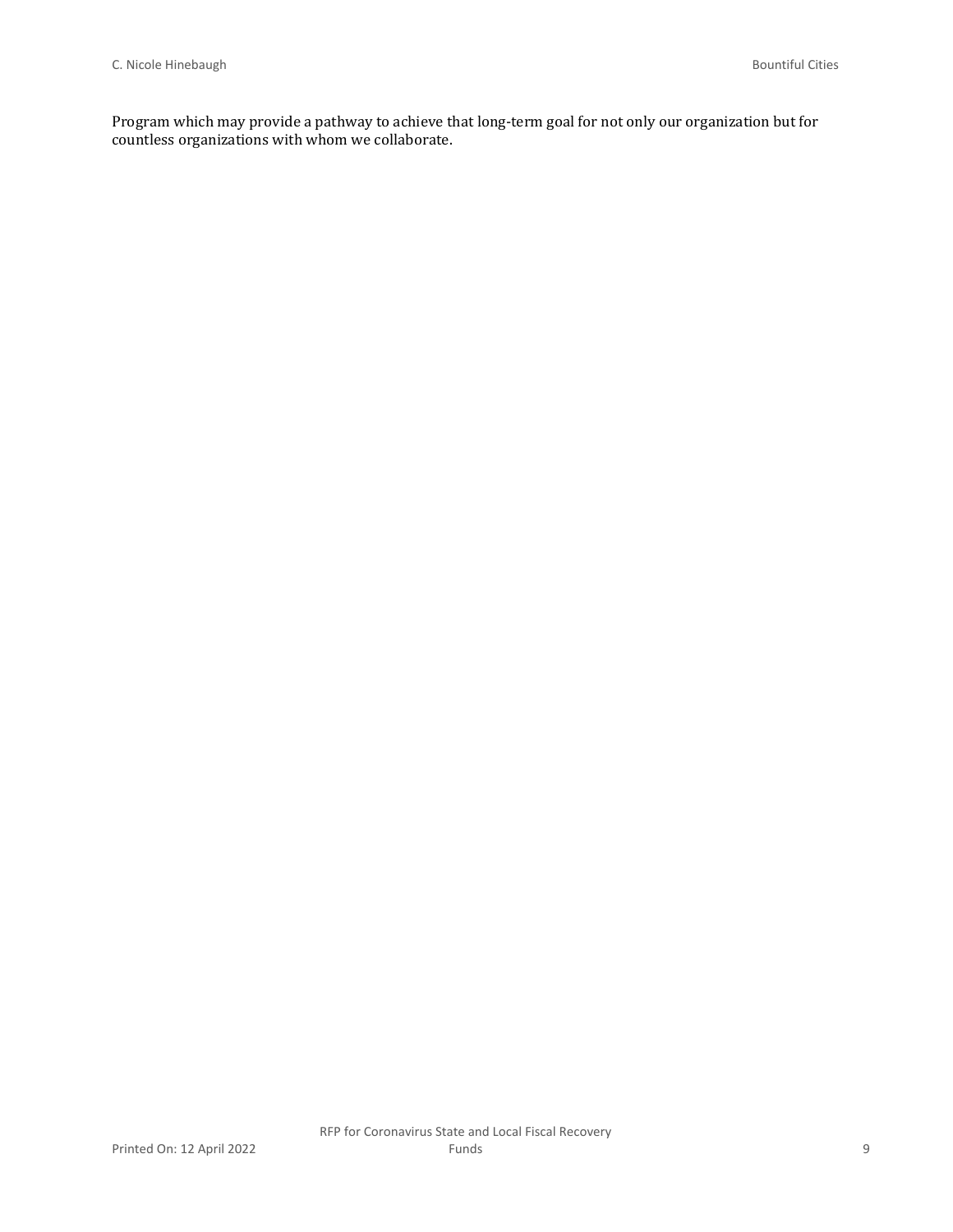# File Attachment Summary

### *Applicant File Uploads*

- bcp\_501c3\_letter.pdf
- Bountiful Cities Recovery-Funds-budget.xlsx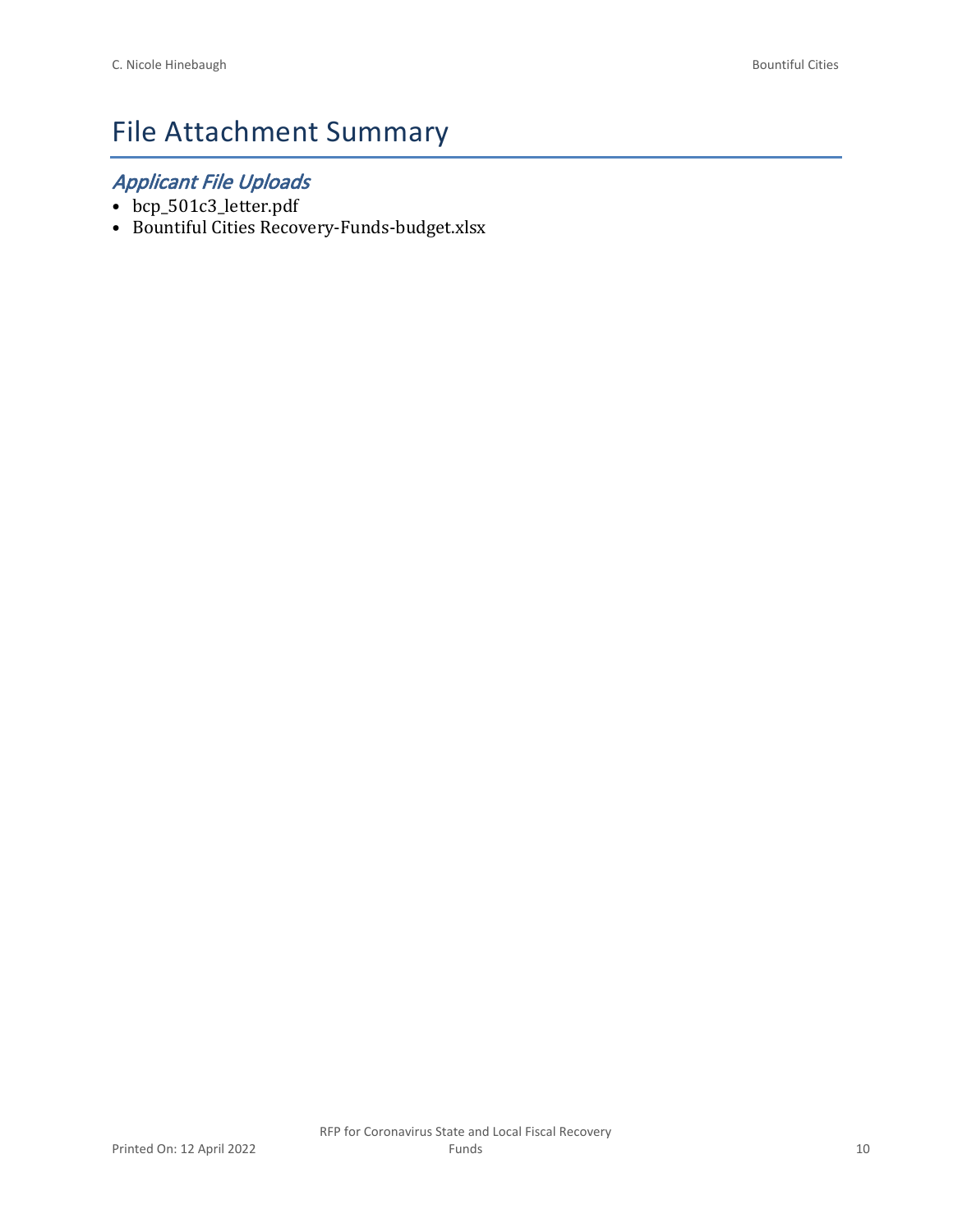DEPARTMENT OF THE TREASURY

INTERNAL REVENUE SERVICE P. O. BOX 2508 CINCINNATI, OH 45201

**APR 18 2008** Date:

THE BOUNTIFUL CITIES PROJECT INC PO BOX 898 ASHEVILLE, NC 28802-0898

Employer Identification Number: 05-0587434 DLN: 17053089806048 Contact Person: CARLY D. YOUNG Contact Telephone Number:<br>(877) 829-5500 Public Charity Status:  $170(b)(1)(A)(vi)$ 

ID# 31494

#### Dear Applicant:

Our letter dated October 2003, stated you would be exempt from Federal income tax under section 501(c)(3) of the Internal Revenue Code, and you would be treated as a public charity, rather than as a private foundation, during an advance ruling period.

Based on the information you submitted, you are classified as a public charity under the Code section listed in the heading of this letter. Since your<br>exempt status was not under consideration, you continue to be classified as<br>an organization exempt from Federal income tax under section 501(c)(3) of  $Code$ 

Publication 557, Tax-Exempt Status for Your Organization, provides detailed information about your rights and responsibilities as an exempt organization. You may request a copy by calling the toll-free number for forms, (800) 829-3676. Information is also available on our Internet Web Site at www.irs.gov.

If you have general questions about exempt organizations, please call our toll-free number shown in the heading.

Please keep this letter in your permanent records.

Sincerely yours,

Robert Choi Director, Exempt Organizations Rulings and Agreements